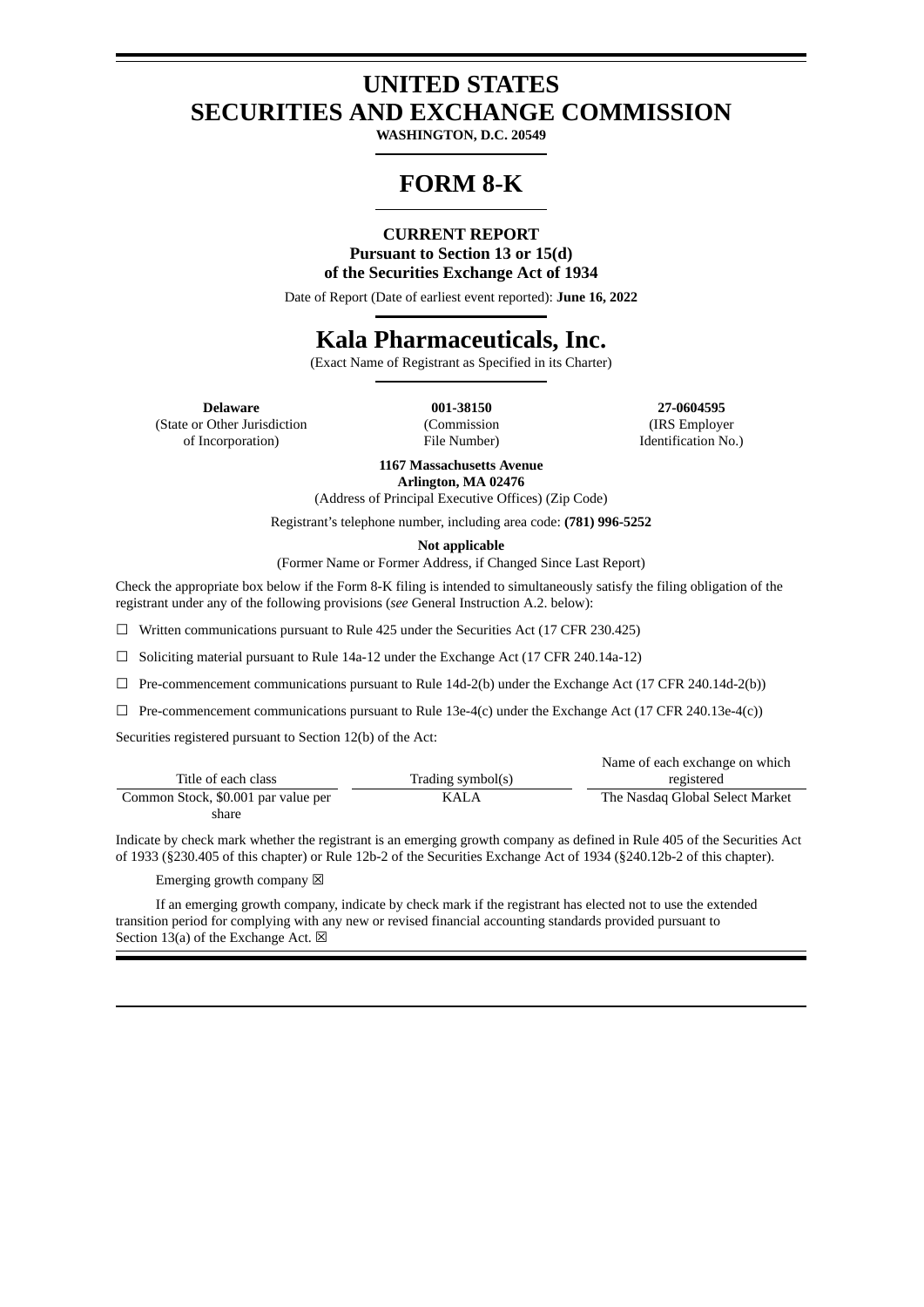#### **Item 5.07 Submission of Matters to a Vote of Security Holders.**

At the 2022 Annual Meeting of Stockholders of Kala Pharmaceuticals, Inc. (the "Company") held on June 16, 2022, the Company's stockholders voted on the following proposals:

1. The Company's stockholders elected Mr. Mark Iwicki and Dr. Mark S. Blumenkranz as Class II directors, each to serve for a three-year term expiring at the 2025 Annual Meeting of Stockholders and until his successor has been duly elected and qualified. The results of the stockholders' vote with respect to the election of such Class II directors were as follows:

|                     |                  |           | Broker     |  |
|---------------------|------------------|-----------|------------|--|
|                     |                  | Votes     | Non-       |  |
|                     | <b>Votes For</b> | Withheld  | Votes      |  |
| Mark Iwicki         | 30,738,402       | 2,509,262 | 13,897,318 |  |
| Mark S. Blumenkranz | 31,930,406       | 1.317.258 | 13,897,318 |  |

2. The Company's stockholders ratified the appointment of Deloitte & Touche LLP as the Company's independent registered public accounting firm for the fiscal year ending December 31, 2022. The results of the stockholders' vote with respect to such ratification were as follows:

|            |                      |                         | <b>Broker Non-</b> |
|------------|----------------------|-------------------------|--------------------|
| Votes For  | <b>Votes Against</b> | <b>Votes Abstaining</b> | Votes              |
| 46,707,694 | 294,888              | 142,400                 |                    |